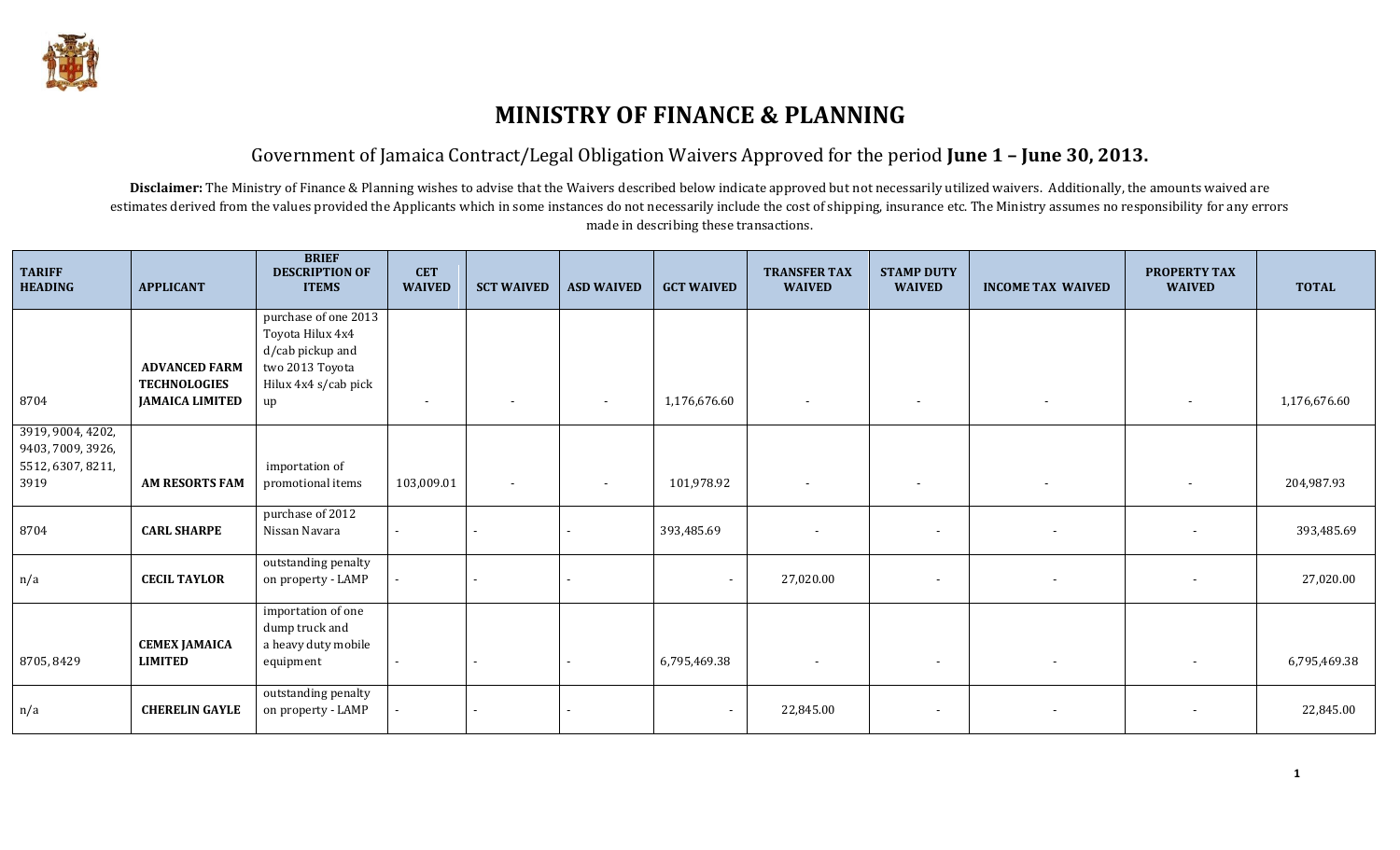

| <b>TARIFF</b><br><b>HEADING</b> | <b>APPLICANT</b>                                                         | <b>BRIEF</b><br><b>DESCRIPTION OF</b><br><b>ITEMS</b> | <b>CET WAIVED</b>        | <b>SCT WAIVED</b>        | <b>ASD WAIVED</b> | <b>GCT WAIVED</b> | <b>TRANSFER TAX</b><br><b>WAIVED</b> | <b>STAMP DUTY</b><br><b>WAIVED</b> | <b>INCOME TAX</b><br><b>WAIVED</b> | PROPERTY TAX WAIVED | <b>TOTAL</b> |
|---------------------------------|--------------------------------------------------------------------------|-------------------------------------------------------|--------------------------|--------------------------|-------------------|-------------------|--------------------------------------|------------------------------------|------------------------------------|---------------------|--------------|
| 8,703.00                        | <b>CHUKKA</b><br><b>CARIBBEAN</b><br><b>ADVENTURES</b><br><b>LIMITED</b> | importation of 8<br>dune buggy tour                   | 965,491.78               | $\overline{\phantom{a}}$ |                   | 1,733,457.13      | $\overline{\phantom{a}}$             | $\blacksquare$                     |                                    |                     | 2,698,948.91 |
| n/a                             | <b>CLANCY</b><br><b>EDWARDS</b>                                          | outstanding<br>penalty on<br>property - LAMP          | $\overline{\phantom{a}}$ | $\overline{\phantom{a}}$ |                   |                   | 13,445.00                            | $\overline{\phantom{a}}$           |                                    |                     | 13,445.00    |
| 8704                            | <b>DERRICK</b><br><b>BRANDT</b>                                          | purchase of<br>2013 ranger<br>D/cab pick up           | $\overline{\phantom{a}}$ | $\overline{\phantom{a}}$ |                   | 426,991.27        | $\overline{\phantom{a}}$             |                                    |                                    |                     | 426,991.27   |
| 8704                            | <b>EASTON</b><br><b>CUNNINGHAM</b>                                       | purchase of<br>2013 Isuzu D-<br>Max D/cab pick<br>up  | $\overline{\phantom{a}}$ | $\overline{\phantom{a}}$ |                   | 384,737.10        | $\sim$                               | $\overline{\phantom{a}}$           |                                    |                     | 384,737.10   |
| 8,702.00                        | <b>FALMOUTH</b><br><b>JAMAICA LAND</b><br><b>COMPANY</b>                 | importation of<br>one tractor and<br>two trailers     | $\blacksquare$           | 5,089,176.92             |                   |                   |                                      |                                    |                                    |                     | 5,089,176.92 |
| 8703                            | <b>HOLI JAM CAR</b><br><b>RENTALS</b><br><b>LIMITED</b>                  | purchase of one<br>2013 Toyota<br>Rav4                | $\overline{\phantom{a}}$ |                          |                   | 391,615.53        | $\overline{\phantom{a}}$             |                                    |                                    |                     | 391,615.53   |
| n/a                             | <b>HUBERT FISHER</b>                                                     | outstanding<br>penalty on<br>property - LAMP          | $\overline{\phantom{a}}$ |                          |                   |                   | 46,520.00                            |                                    |                                    |                     | 46,520.00    |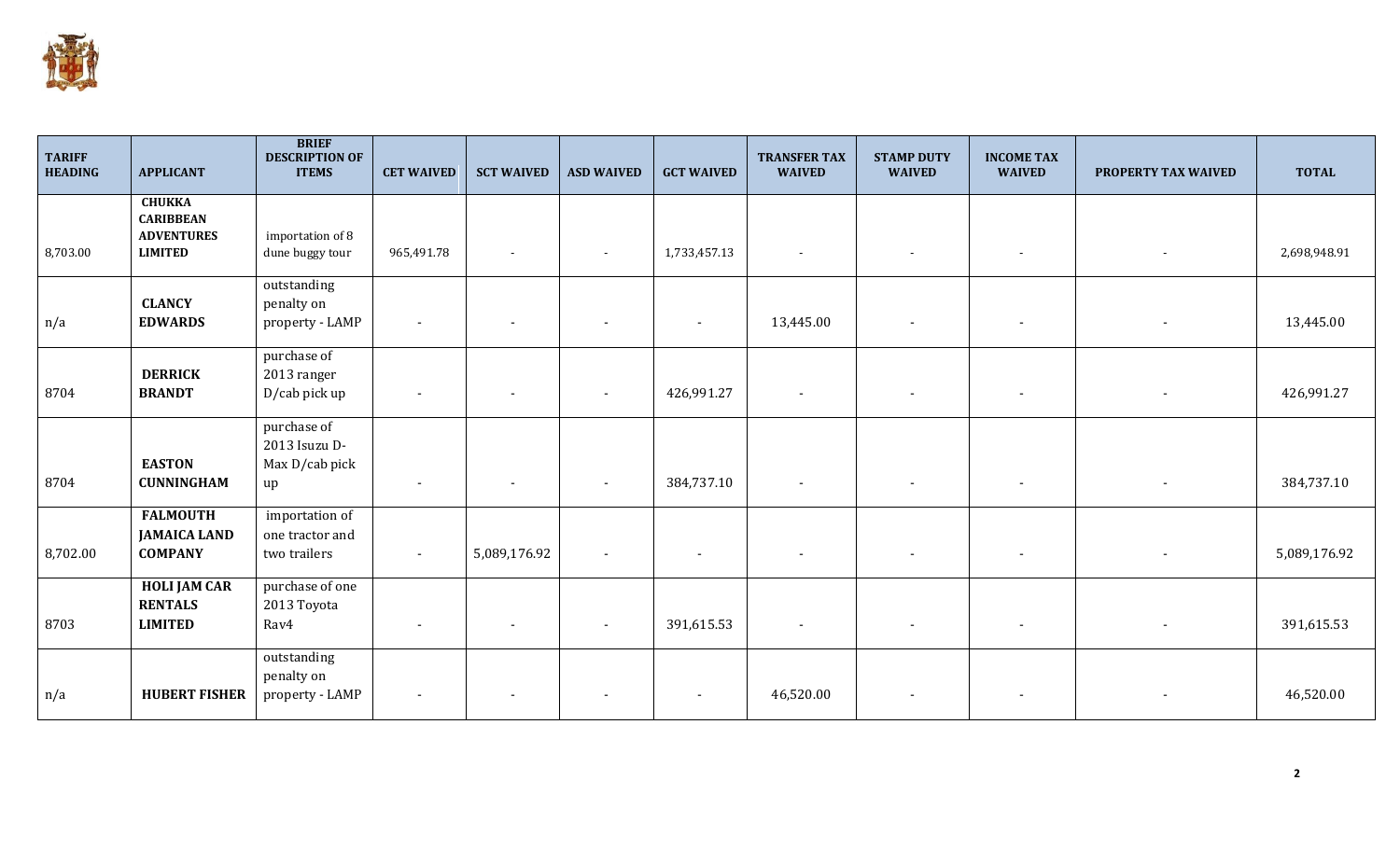

| <b>TARIFF</b><br><b>HEADING</b> | <b>APPLICANT</b>                       | <b>BRIEF</b><br><b>DESCRIPTION OF</b><br><b>ITEMS</b> | <b>CET WAIVED</b> | <b>SCT WAIVED</b>        | <b>ASD WAIVED</b>        | <b>GCT WAIVED</b> | <b>TRANSFER TAX</b><br><b>WAIVED</b> | <b>STAMP DUTY</b><br><b>WAIVED</b> | <b>INCOME TAX</b><br><b>WAIVED</b> | PROPERTY TAX WAIVED | <b>TOTAL</b> |
|---------------------------------|----------------------------------------|-------------------------------------------------------|-------------------|--------------------------|--------------------------|-------------------|--------------------------------------|------------------------------------|------------------------------------|---------------------|--------------|
|                                 |                                        | outstanding                                           |                   |                          |                          |                   |                                      |                                    |                                    |                     |              |
|                                 | <b>ILENE</b>                           | penalty on                                            |                   |                          |                          |                   |                                      |                                    |                                    |                     |              |
| n/a                             | <b>EDWARDS</b>                         | property - LAMP                                       |                   | $\blacksquare$           | $\overline{\phantom{a}}$ |                   | 42,020.00                            | $\sim$                             | $\blacksquare$                     |                     | 42,020.00    |
|                                 |                                        | purchase of 2012                                      |                   |                          |                          |                   |                                      |                                    |                                    |                     |              |
|                                 |                                        | Amarok Highline                                       |                   |                          |                          |                   |                                      |                                    |                                    |                     |              |
| 8704                            | <b>JOHN STEWART</b>                    | pickup                                                | $\sim$            | $\sim$                   |                          | 426,539.62        |                                      | $\overline{\phantom{a}}$           | $\overline{\phantom{a}}$           |                     | 426,539.62   |
|                                 |                                        | outstanding                                           |                   |                          |                          |                   |                                      |                                    |                                    |                     |              |
|                                 |                                        | penalty on                                            |                   |                          |                          |                   |                                      |                                    |                                    |                     |              |
| n/a                             | <b>JULIA FACEY</b>                     | property - LAMP                                       | $\sim$            |                          |                          | $\sim$            | 31,520.00                            | $\overline{\phantom{a}}$           | $\sim$                             |                     | 31,520.00    |
|                                 |                                        | outstanding                                           |                   |                          |                          |                   |                                      |                                    |                                    |                     |              |
| n/a                             | <b>KADIAN KEITH</b>                    | penalty on<br>property - LAMP                         | $\sim$            |                          |                          | $\sim$            | 41,320.00                            | $\blacksquare$                     | $\sim$                             |                     | 41,320.00    |
|                                 |                                        |                                                       |                   |                          |                          |                   |                                      |                                    |                                    |                     |              |
|                                 |                                        | purchase of 2013                                      |                   |                          |                          |                   |                                      |                                    |                                    |                     |              |
| 8704                            | <b>NADIESHA BIGBY</b>                  | Isuzu D-Max<br>D/cab pick up                          | $\sim$            | $\overline{\phantom{a}}$ | $\overline{\phantom{a}}$ | 384,737.10        | $\sim$                               | $\overline{\phantom{a}}$           | $\sim$                             |                     | 384,737.10   |
|                                 |                                        |                                                       |                   |                          |                          |                   |                                      |                                    |                                    |                     |              |
|                                 |                                        | purchase of 2013                                      |                   |                          |                          |                   |                                      |                                    |                                    |                     |              |
| 8704                            | <b>NEWTON</b><br><b>SHELDON BARNES</b> | Ranger LTD D/cab<br>pick up                           | $\sim$            | $\overline{\phantom{a}}$ | $\sim$                   | 428,229.12        |                                      | $\overline{\phantom{a}}$           | $\sim$                             |                     | 428,229.12   |
|                                 |                                        |                                                       |                   |                          |                          |                   |                                      |                                    |                                    |                     |              |
|                                 |                                        | outstanding                                           |                   |                          |                          |                   |                                      |                                    |                                    |                     |              |
| n/a                             | <b>NOEL LEWIN</b>                      | penalty on<br>property - LAMP                         | $\sim$            |                          |                          | $\sim$            | 112,020.00                           | $\blacksquare$                     | $\sim$                             |                     | 112,020.00   |
|                                 |                                        |                                                       |                   |                          |                          |                   |                                      |                                    |                                    |                     |              |
|                                 | <b>PIONEER</b><br><b>MANUFACTURING</b> |                                                       |                   |                          |                          |                   |                                      |                                    |                                    |                     |              |
|                                 | <b>DISTRIBUTION</b>                    |                                                       |                   |                          |                          |                   |                                      |                                    |                                    |                     |              |
|                                 | <b>COMPANY</b>                         | importation of                                        |                   |                          |                          |                   |                                      |                                    |                                    |                     |              |
|                                 | <b>LIMITED</b>                         | pro-pet dog food                                      | 23,198.54         | $\sim$                   | $\sim$                   | 22,966.56         | $\sim$                               | $\overline{\phantom{a}}$           | $\sim$                             |                     | 46,165.10    |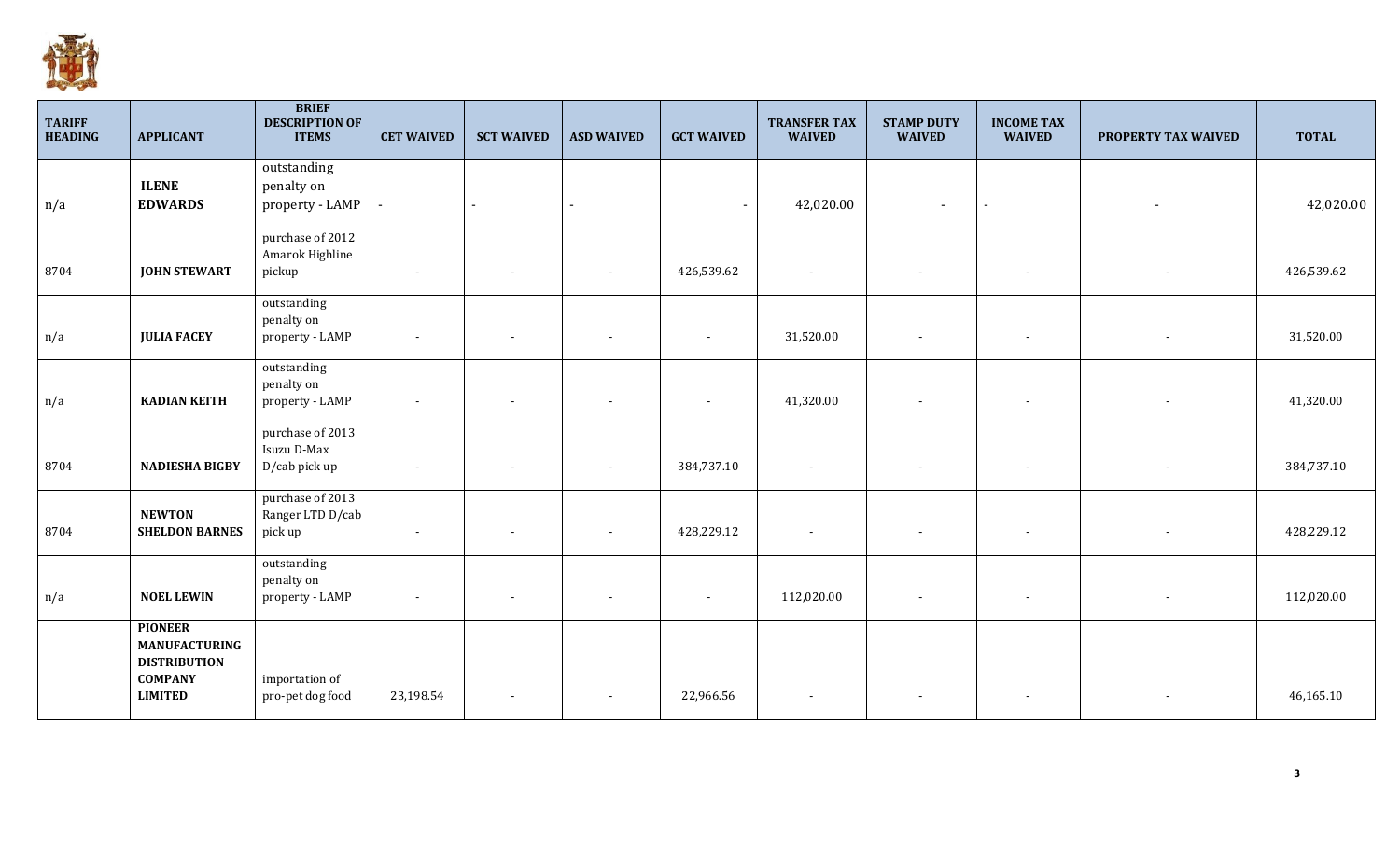

| <b>TARIFF</b><br><b>HEADING</b> | <b>APPLICANT</b>                                         | <b>BRIEF</b><br><b>DESCRIPTION OF</b><br><b>ITEMS</b> | <b>CET WAIVED</b>        | <b>SCT WAIVED</b> | <b>ASD WAIVED</b>        | <b>GCT WAIVED</b> | <b>TRANSFER TAX</b><br><b>WAIVED</b> | <b>STAMP DUTY</b><br><b>WAIVED</b> | <b>INCOME TAX</b><br><b>WAIVED</b> | PROPERTY TAX WAIVED | <b>TOTAL</b>  |
|---------------------------------|----------------------------------------------------------|-------------------------------------------------------|--------------------------|-------------------|--------------------------|-------------------|--------------------------------------|------------------------------------|------------------------------------|---------------------|---------------|
| n/a                             | <b>SEBERT WATSON</b>                                     | outstanding<br>penalty on<br>property - LAMP          |                          |                   |                          |                   | 28,020.00                            |                                    |                                    |                     | 28,020.00     |
| 8704                            | <b>UNIVERSITY</b><br><b>COUNCIL OF</b><br><b>JAMAICA</b> | purchase of 2012<br>Mitsubishi Pajero                 | 1,083,349.39             | 1,408,354.20      | $\overline{\phantom{a}}$ | 1,006,973.26      |                                      |                                    | $\overline{\phantom{a}}$           |                     | 3,498,676.85  |
| 8704                            | <b>UNIVERSITY OF</b><br><b>TECHNOLOGY</b>                | purchase of 2013<br>Land Rover                        | 1,997,218.44             | 2,596,383.97      | $\overline{\phantom{a}}$ | 1,856,414.54      |                                      |                                    |                                    |                     | 6,450,016.95  |
| n/a                             | <b>URIAH HAYNES</b>                                      | outstanding<br>penalty on<br>property - LAMP          | $\overline{\phantom{a}}$ |                   |                          |                   | 33,770.00                            |                                    | $\overline{\phantom{a}}$           |                     | 33,770.00     |
| 8704                            | <b>VILMORE</b><br><b>SALMON</b>                          | purchase of 2012<br>Amarok Highline<br>pickup         |                          |                   | $\blacksquare$           | 391,428.18        |                                      |                                    |                                    |                     | 391,428.18    |
| 8704                            | <b>WIGHAN GORDON</b>                                     | purchase of 2013<br>Toyota Hilux<br>D/cab             |                          |                   | $\blacksquare$           | 430,236.44        |                                      |                                    | $\overline{\phantom{a}}$           |                     | 430,236.44    |
| n/a                             | <b>WINSTON</b><br><b>RICKETTS</b>                        | outstanding<br>penalty on<br>property - LAMP          | $\overline{\phantom{a}}$ |                   |                          |                   | 39,770.00                            |                                    |                                    |                     | 39,770.00     |
| <b>TOTAL</b>                    |                                                          |                                                       | 4,172,267.17             | 9,093,915.09      |                          | 16,351,936.44     | 438,270.00                           |                                    |                                    |                     | 30,056,388.70 |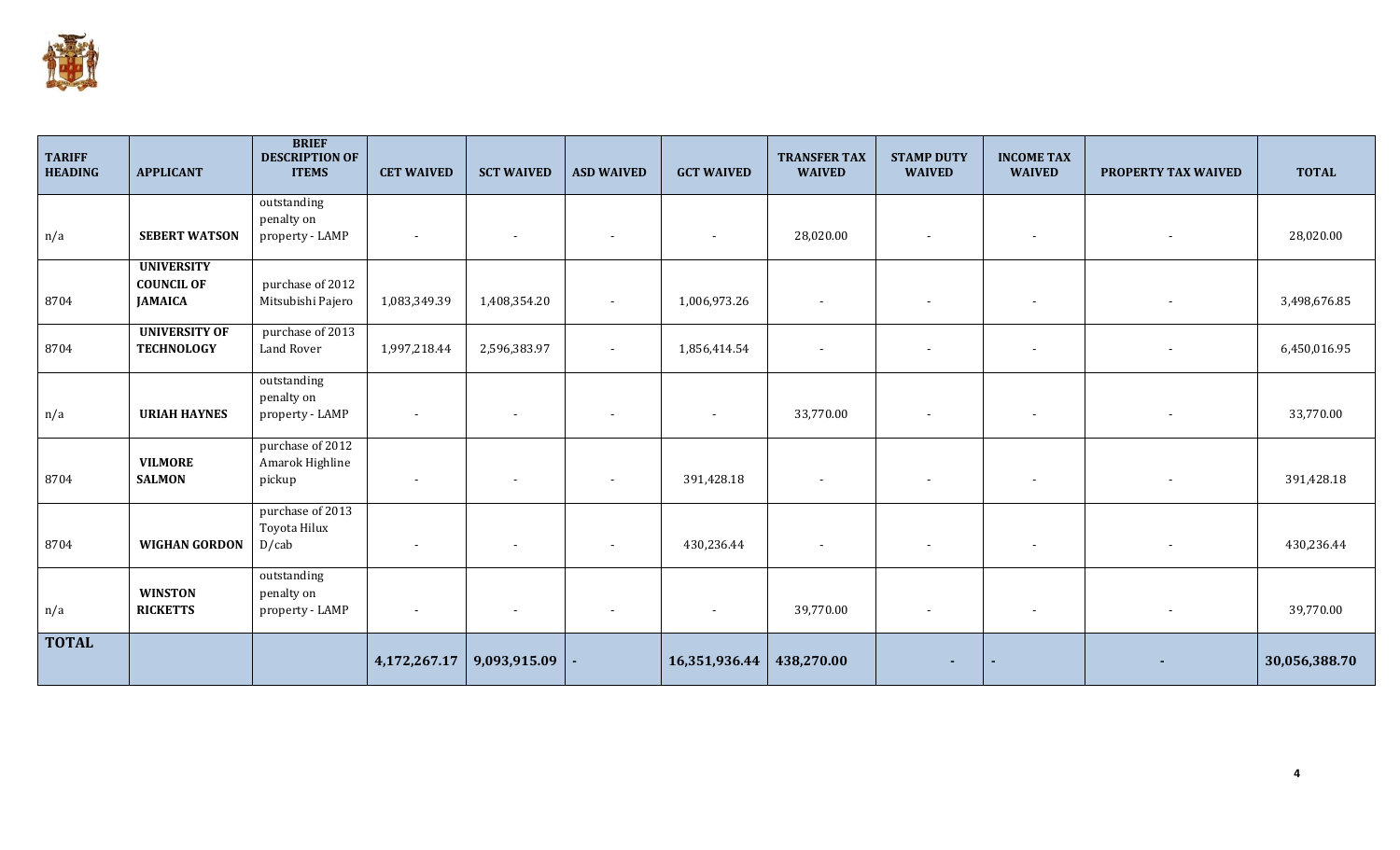

#### De Minimis Waivers Approved for the period **June 1 – June 30, 2013.**

Disclaimer: The Ministry of Finance & Planning wishes to advise that the Waivers described below indicate approved but not necessarily utilized waivers. Additionally, the amounts waived are estimates derived from the values provided the Applicants which in some instances do not necessarily include the cost of shipping, insurance etc. The Ministry assumes no responsibility for any errors made in describing these transactions.

| <b>TARIFF</b><br><b>HEADING</b> | <b>APPLICANT</b>                             | <b>BRIEF</b><br><b>DESCRIPTION OF</b><br><b>ITEMS</b> | <b>CET WAIVED</b>        | <b>SCT WAIVED</b>        | <b>ASD WAIVED</b>        | <b>GCT WAIVED</b> | <b>TRANSFER TAX</b><br><b>WAIVED</b> | <b>STAMP DUTY</b><br><b>WAIVED</b> | <b>DEPARTURE TAX</b><br><b>WAIVED</b> | <b>PROPERTY TAX</b><br><b>WAIVED</b> | <b>TOTAL</b> |
|---------------------------------|----------------------------------------------|-------------------------------------------------------|--------------------------|--------------------------|--------------------------|-------------------|--------------------------------------|------------------------------------|---------------------------------------|--------------------------------------|--------------|
| 8702                            | <b>LUTON SHELTON</b>                         | importation on 2012<br>Porsche Panamera               | 1,106,892.00             | $\blacksquare$           | $\overline{\phantom{a}}$ | 925,361.71        | $\overline{\phantom{a}}$             | $\overline{\phantom{0}}$           | $\blacksquare$                        | $\overline{\phantom{a}}$             | 2,032,253.71 |
| 8436                            | <b>GEORGE ROBERTSON</b>                      | importation poultry                                   | $\overline{\phantom{a}}$ | $\overline{\phantom{a}}$ | $\overline{\phantom{a}}$ | 664,451.01        |                                      | $\overline{\phantom{0}}$           | $\overline{\phantom{a}}$              |                                      | 664,451.01   |
| 4202, 6103                      | <b>JAMAIC FOOTBALL</b><br><b>ASSOCIATION</b> | importation of gears<br>and equipment                 | 630,803.10               | $\overline{\phantom{a}}$ | $\blacksquare$           | 624,495.07        |                                      |                                    | $\overline{\phantom{a}}$              | $\overline{\phantom{a}}$             | 1,255,298.16 |
| 9306, 9506                      | <b>JAMAICA SKEET CLUB</b>                    | purchase of<br>ammunition                             | 296,383.71               | $\overline{\phantom{a}}$ | $\overline{\phantom{a}}$ | 1,244,811.58      |                                      |                                    | $\overline{\phantom{a}}$              |                                      | 1,541,195.28 |
| 9306, 9506                      | <b>JAMAICA SKEET CLUB</b>                    | purchase of<br>ammunition                             | 46,020.18                | $\overline{\phantom{a}}$ | $\overline{\phantom{a}}$ | 193,284.77        |                                      |                                    | $\overline{\phantom{a}}$              | $\overline{\phantom{a}}$             | 239,304.96   |
| 8,701.00                        | <b>JOSEPH HANDAL</b>                         | purchase of used<br>rubber wheel tractor              | $\overline{\phantom{a}}$ | $\sim$                   | $\overline{\phantom{a}}$ | 4,123,166.46      | $\overline{\phantom{a}}$             | $\overline{\phantom{0}}$           | $\blacksquare$                        | $\sim$                               | 4,123,166.46 |
| 8734                            | THE FAMILY GARDEN                            | importation of farm<br>equipment                      |                          | $\overline{\phantom{a}}$ |                          | 35,750.44         | $\overline{\phantom{a}}$             |                                    | $\overline{\phantom{a}}$              | $\overline{\phantom{a}}$             | 35,750.44    |
| <b>TOTAL</b>                    |                                              |                                                       | 2,080,098.99             |                          |                          | 7,811,321.03      |                                      |                                    |                                       |                                      | 9,891,420.02 |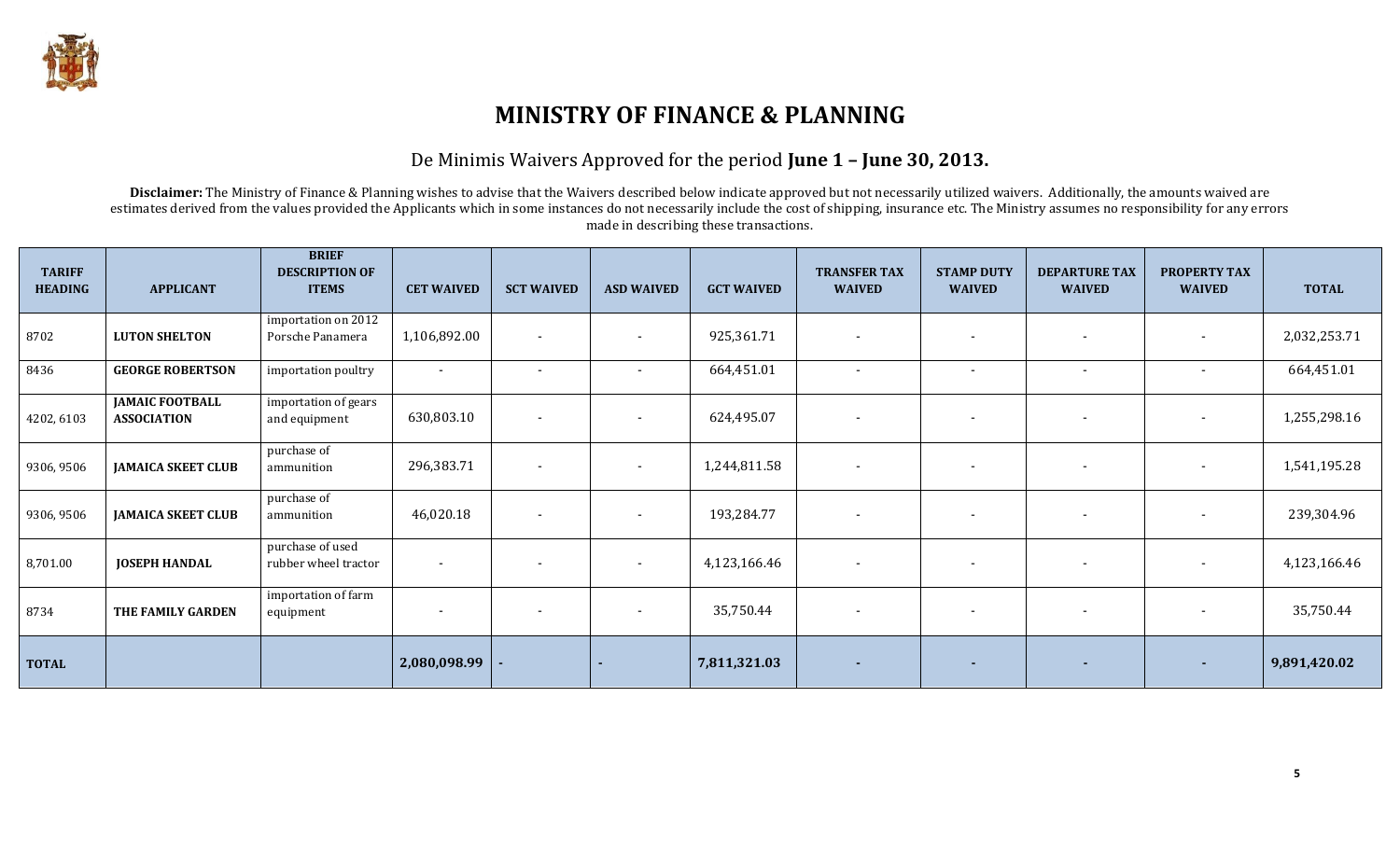

### Charitable Waivers Approved for the period **June 1 – June 30, 2013.**

Disclaimer: The Ministry of Finance & Planning wishes to advise that the Waivers described below indicate approved but not necessarily utilized waivers. Additionally, the amounts waived are estimates derived from the values provided the Applicants which in some instances do not necessarily include the cost of shipping, insurance etc. The Ministry assumes no responsibility for any errors made in describing these transactions.

| <b>TARIFF</b><br><b>HEADING</b>          | <b>APPLICANT</b>                                           | <b>BRIEF DESCRIPTION</b><br><b>OF ITEMS</b>                                                      | <b>CET WAIVED</b>        | <b>SCT WAIVED</b>        | <b>ASD WAIVED</b>        | <b>GCT WAIVED</b> | <b>TRANSFER TAX</b><br><b>WAIVED</b> | <b>STAMP</b><br><b>DUTY WAIVED</b> | <b>DEPARTURE TAX</b><br><b>WAIVED</b> | <b>PROPERTY TAX</b><br><b>WAIVED</b> | <b>TOTAL</b> |
|------------------------------------------|------------------------------------------------------------|--------------------------------------------------------------------------------------------------|--------------------------|--------------------------|--------------------------|-------------------|--------------------------------------|------------------------------------|---------------------------------------|--------------------------------------|--------------|
| 9898                                     | <b>ANGELLA GARDENER</b>                                    | 10 barrels of school<br>supplies                                                                 | 30,444.00                | $\sim$                   | $\overline{\phantom{a}}$ | 30,139.56         | $\overline{\phantom{a}}$             | $\overline{\phantom{a}}$           | $\sim$                                |                                      | 60,583.56    |
| 6405                                     | <b>ATLETICO UNION</b><br><b>TRACK CLUB</b>                 | donation of training<br>shoes                                                                    | $\overline{\phantom{a}}$ |                          |                          | 227,733.50        |                                      | $\overline{\phantom{a}}$           |                                       |                                      | 227,733.50   |
| 9898                                     | <b>BRAND NEW LIFE</b><br><b>CHURCH OF GOD</b>              | importation of three<br>(3) barrels containing<br>back to school supplies                        | 10,128.00                |                          | $\overline{\phantom{a}}$ | 10,026.72         | $\overline{\phantom{a}}$             | $\overline{\phantom{a}}$           | $\sim$                                |                                      | 20,154.72    |
| 9403                                     | <b>CALVARY</b><br><b>EVANGELISTIC</b><br><b>ASSEMBLY</b>   | purchase of podium                                                                               | 28,317.89                | $\overline{\phantom{0}}$ | $\sim$                   | 28,034.71         | $\overline{\phantom{a}}$             | $\sim$                             | $\sim$                                | $\overline{\phantom{a}}$             | 56,352.60    |
| 9898                                     | <b>CAROL WILLIAMS</b>                                      | 10 barrels containing<br>toys, foodstuff and<br>other items for treat in<br>Rock Pond, Red Hills | 59,604.00                |                          | $\overline{\phantom{a}}$ | 59,007.96         | $\overline{\phantom{a}}$             | $\overline{\phantom{a}}$           |                                       | $\overline{\phantom{a}}$             | 118,611.96   |
| 8516                                     | <b>CHANCE</b><br><b>REHABILITATION</b><br><b>CENTER</b>    | one stove, one freezer,<br>clothing and food                                                     | 16,124.80                |                          | $\blacksquare$           | 15,963.55         | $\overline{\phantom{a}}$             | $\sim$                             | $\overline{\phantom{a}}$              | $\blacksquare$                       | 32,088.35    |
| 9018, 3822,<br>9027, 9019,<br>6307, 3005 | <b>DIABETES</b><br><b>ASSOCIATION OF</b><br><b>JAMAICA</b> | purchase of dialysis<br>supplies                                                                 | 574,055.04               |                          | $\blacksquare$           | 1,041,909.90      | $\blacksquare$                       | $\sim$                             | $\overline{\phantom{a}}$              | $\overline{\phantom{a}}$             | 1,615,964.94 |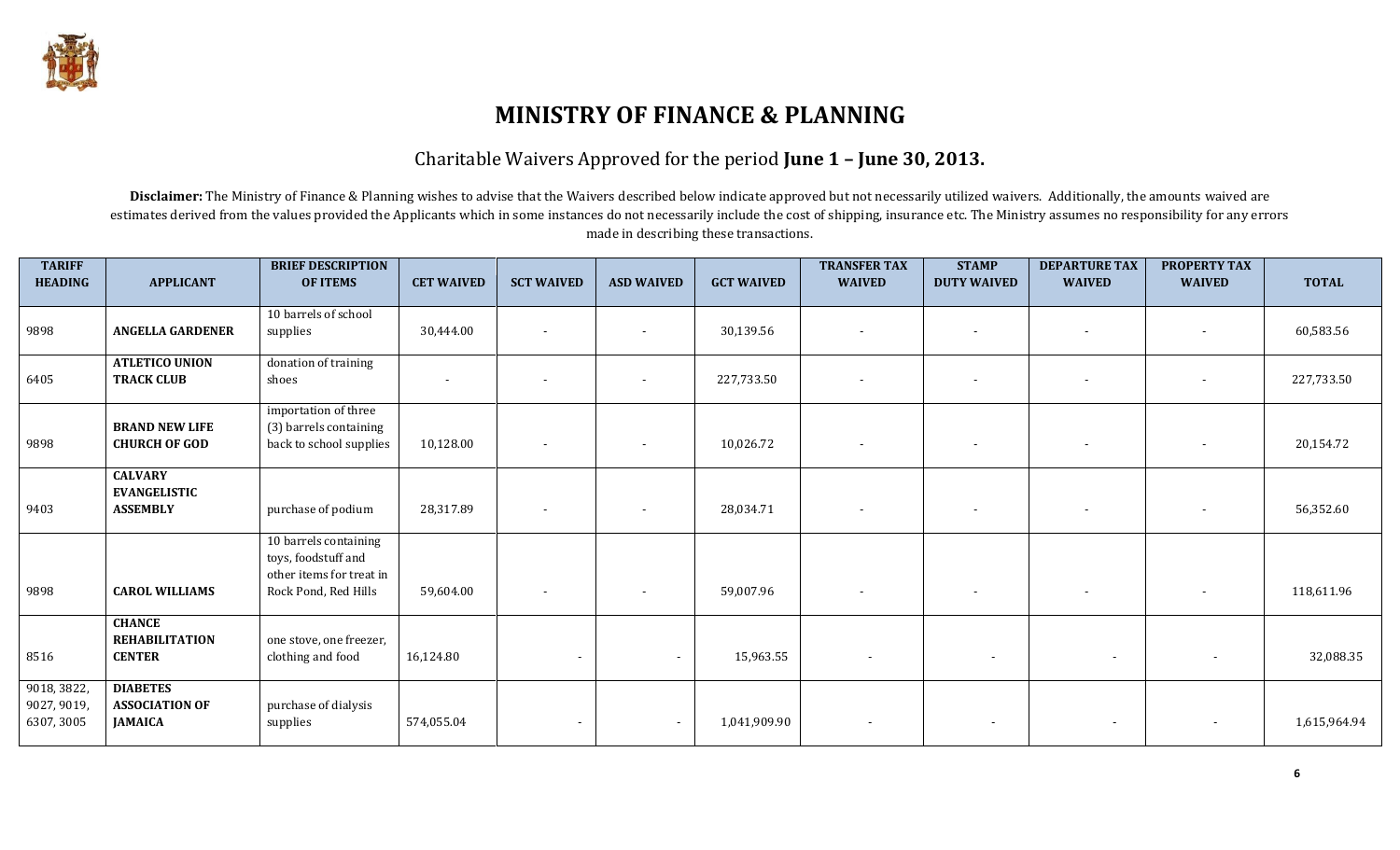

| <b>TARIFF</b><br><b>HEADING</b> | <b>APPLICANT</b>                                                                                                    | <b>BRIEF DESCRIPTION</b><br><b>OF ITEMS</b>                                                                                                                                                                                                                                                                                                                              | <b>CET WAIVED</b> | <b>SCT WAIVED</b> | <b>ASD WAIVED</b>        | <b>GCT WAIVED</b> | <b>TRANSFER TAX</b><br><b>WAIVED</b> | <b>STAMP</b><br><b>DUTY WAIVED</b> | <b>DEPARTURE TAX</b><br><b>WAIVED</b> | <b>PROPERTY TAX</b><br><b>WAIVED</b> | <b>TOTAL</b>   |
|---------------------------------|---------------------------------------------------------------------------------------------------------------------|--------------------------------------------------------------------------------------------------------------------------------------------------------------------------------------------------------------------------------------------------------------------------------------------------------------------------------------------------------------------------|-------------------|-------------------|--------------------------|-------------------|--------------------------------------|------------------------------------|---------------------------------------|--------------------------------------|----------------|
| 9898                            | <b>DONALD GANT</b>                                                                                                  | importation of<br>clothing,<br>shoes, toiletries etc.                                                                                                                                                                                                                                                                                                                    | 16,204.80         |                   |                          | 16,042.75         |                                      | $\overline{\phantom{a}}$           | $\overline{\phantom{a}}$              | $\overline{\phantom{a}}$             | 32,247.55      |
| 4418                            | <b>FOOD FOR THE POOR</b>                                                                                            | one 40ft container of<br>assorted items invoice<br>#UWS003820; one<br>40ft container of<br>pharmaceuticals and<br>medical supplies<br>invoice #UWS003824;<br>one 45ft container of<br>assorted items invoice<br>#UWS003826; one air-<br>; three 40ft containers<br>of church pew invoice<br>#UWS003736freighted<br>shipment of<br>pharmaceuticals<br>invoice #UWS003868; | 70,924,978.86     |                   | 842.27                   | 77,447,585.44     |                                      |                                    |                                       |                                      | 148,579,234.34 |
| 9898                            | <b>HOLY TABERNACLE</b><br>OF JESUS CHRIST<br><b>APOSTOLIC</b>                                                       | 11 barrels<br>containing toiletries,<br>foodstuff etc.                                                                                                                                                                                                                                                                                                                   | 126,892.01        | $\sim$            | $\blacksquare$           | 125,623.09        |                                      |                                    |                                       | $\overline{\phantom{a}}$             | 252,515.11     |
|                                 | <b>JAMAICA PROTECTED</b><br><b>AREAS TRUST</b>                                                                      | vehicle repairs at<br><b>Stewart Auto Sales</b>                                                                                                                                                                                                                                                                                                                          |                   |                   |                          | 22,978.18         | $\overline{\phantom{a}}$             |                                    | $\overline{\phantom{a}}$              | $\overline{\phantom{a}}$             | 22,978.18      |
| 8703                            | <b>JAMICA COUNCIL FOR</b><br><b>PERSONS WITH</b><br><b>DISABILITIES/MISS</b><br><b>MARJORIE</b><br><b>HENDRICKS</b> | 2010 Nissan Tiida<br>Motor car                                                                                                                                                                                                                                                                                                                                           | 183,282.40        | 219,938.88        | $\overline{\phantom{a}}$ | 283,721.15        |                                      |                                    |                                       |                                      | 686,942.43     |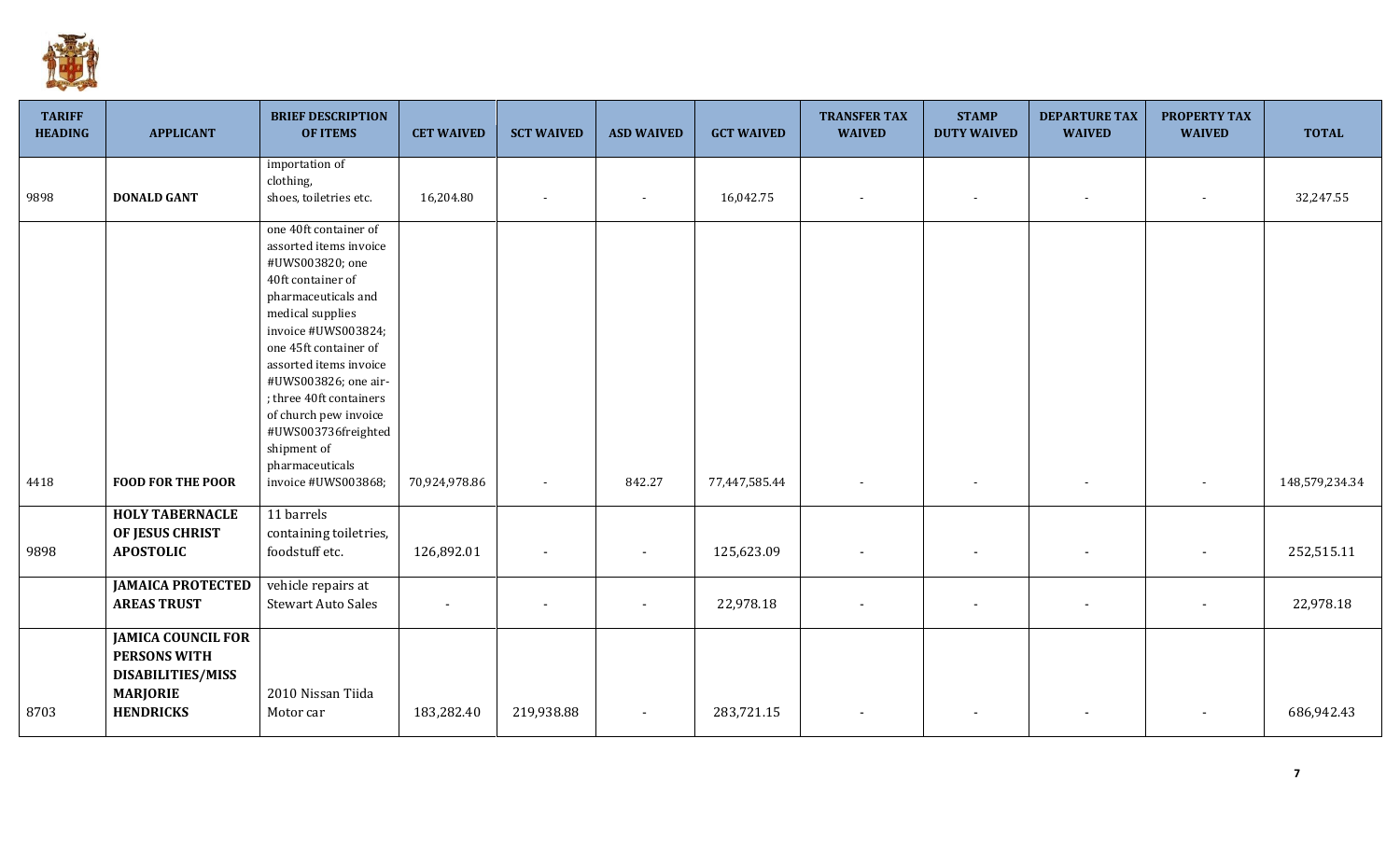

| <b>TARIFF</b><br><b>HEADING</b>    | <b>APPLICANT</b>                                                                                | <b>BRIEF DESCRIPTION</b><br><b>OF ITEMS</b>                                                                                                                                                                                                             | <b>CET WAIVED</b>        | <b>SCT WAIVED</b>        | <b>ASD WAIVED</b> | <b>GCT WAIVED</b> | <b>TRANSFER TAX</b><br><b>WAIVED</b> | <b>STAMP</b><br><b>DUTY WAIVED</b> | <b>DEPARTURE TAX</b><br><b>WAIVED</b> | <b>PROPERTY TAX</b><br><b>WAIVED</b> | <b>TOTAL</b> |
|------------------------------------|-------------------------------------------------------------------------------------------------|---------------------------------------------------------------------------------------------------------------------------------------------------------------------------------------------------------------------------------------------------------|--------------------------|--------------------------|-------------------|-------------------|--------------------------------------|------------------------------------|---------------------------------------|--------------------------------------|--------------|
| 3601, 3924                         | <b>LAMB FOUNDATION,</b><br><b>INC</b>                                                           | volley ball<br>equipment, school<br>supplies                                                                                                                                                                                                            | 206,601.10               |                          | $\blacksquare$    | 204,535.09        |                                      |                                    | $\overline{\phantom{a}}$              |                                      | 411,136.19   |
| 9898                               | <b>LIONS CLUB OF PORT</b><br><b>ANTONIO</b>                                                     | donation of used<br>clothing,<br>used shoes, books                                                                                                                                                                                                      | 27,731.75                |                          |                   | 27,454.43         |                                      |                                    |                                       |                                      | 55,186.18    |
| n/a                                | LODGE ST. JOHN NO.<br>623 S.C.                                                                  | procurement of meals                                                                                                                                                                                                                                    | $\overline{\phantom{a}}$ |                          |                   | 219,148.08        |                                      | $\overline{\phantom{a}}$           | $\overline{\phantom{a}}$              | $\overline{\phantom{a}}$             | 219,148.08   |
| 9401                               | <b>MINISTRY OF YOUTH</b><br><b>AND CULTURE FOR</b><br><b>CHILD DEVELOPMENT</b><br><b>AGENCY</b> | playground equipment                                                                                                                                                                                                                                    | 48,710.40                | $\overline{\phantom{a}}$ | $\sim$            | 48,223.30         |                                      | $\overline{\phantom{a}}$           | $\overline{\phantom{a}}$              | $\overline{\phantom{a}}$             | 96,933.70    |
| 1006, 6309,<br>9402, 1701,<br>9403 | <b>MISSIONARIES OF THE</b><br><b>POOR</b>                                                       | one 40ft container<br>containing 204 pieces<br>of assorted items; one<br>20ft container of 20<br>pieces of bed frame<br><b>Bill of Lading</b><br>PVSKIN2401; one 40ft<br>container<br>#SMLU786175-4 of 21<br>skidded cartons of<br>toiletries, food etc | 573,489.28               | $\overline{\phantom{a}}$ | 9,456.49          | 378,437.81        | $\overline{\phantom{a}}$             | $\overline{\phantom{a}}$           | $\overline{\phantom{a}}$              | $\sim$                               | 961,383.57   |
| 9898                               | <b>ONE LOVE 4 KIDS</b>                                                                          | One Love 4 Kids, Inc                                                                                                                                                                                                                                    | 100,780.00               | $\sim$                   | $\sim$            | 130,006.20        | $\sim$                               | $\sim$                             | $\sim$                                | $\blacksquare$                       | 230,786.20   |
| 8415                               | <b>OPEN BIBLE</b><br><b>STANDARD</b><br><b>CHURCHES OF</b><br><b>JAMAICA</b>                    | purchase of<br>speakers                                                                                                                                                                                                                                 | $\blacksquare$           |                          |                   | 57,915.00         |                                      |                                    |                                       |                                      | 57,915.00    |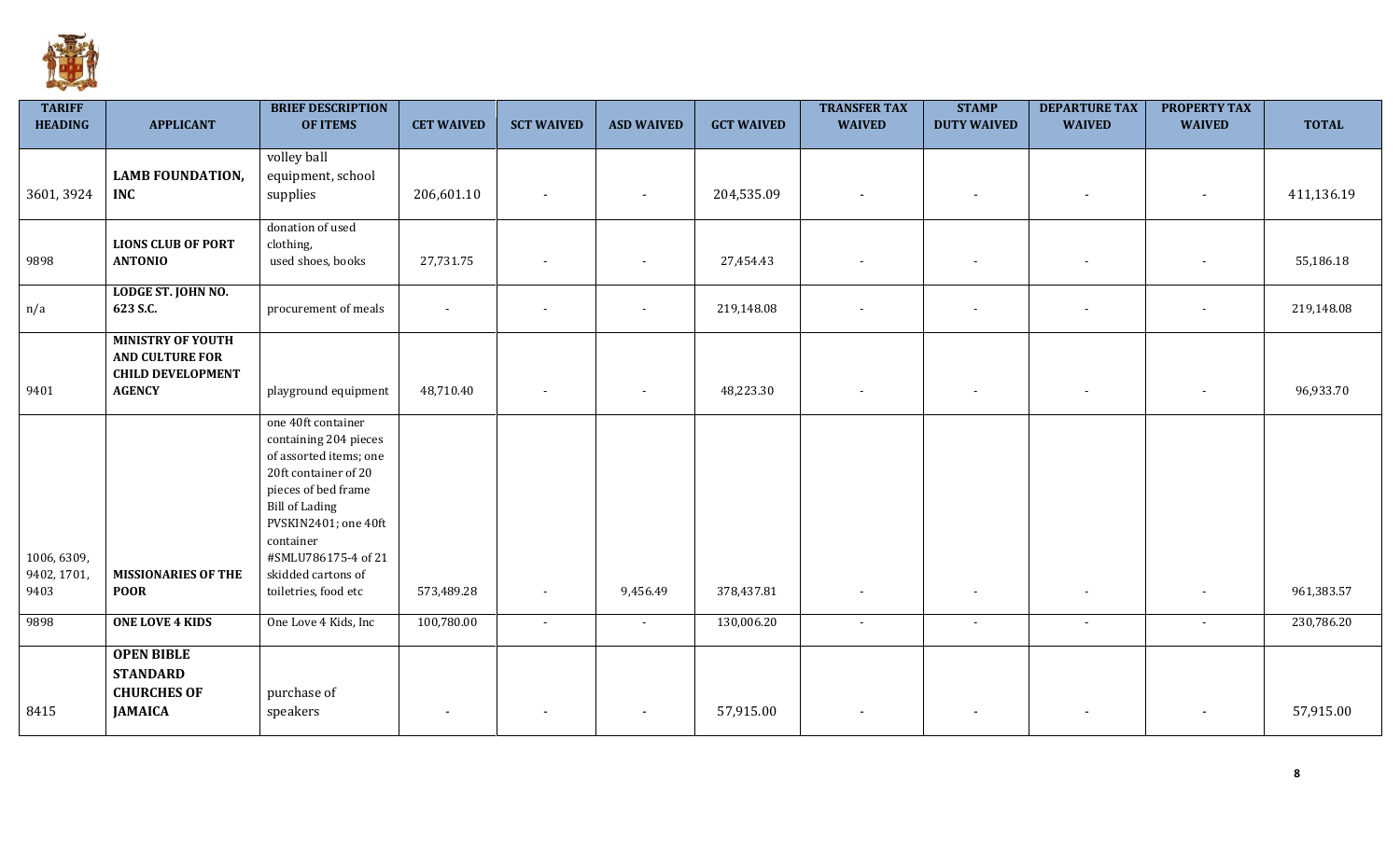

| <b>TARIFF</b><br><b>HEADING</b>                                        | <b>APPLICANT</b>                                                                            | <b>BRIEF DESCRIPTION</b><br><b>OF ITEMS</b>             | <b>CET WAIVED</b>        | <b>SCT WAIVED</b>        | <b>ASD WAIVED</b>        | <b>GCT WAIVED</b> | <b>TRANSFER TAX</b><br><b>WAIVED</b> | <b>STAMP</b><br><b>DUTY WAIVED</b> | <b>DEPARTURE TAX</b><br><b>WAIVED</b> | <b>PROPERTY TAX</b><br><b>WAIVED</b> | <b>TOTAL</b>   |
|------------------------------------------------------------------------|---------------------------------------------------------------------------------------------|---------------------------------------------------------|--------------------------|--------------------------|--------------------------|-------------------|--------------------------------------|------------------------------------|---------------------------------------|--------------------------------------|----------------|
| 8415                                                                   | <b>OPEN BIBLE</b><br><b>STANDARD</b><br><b>CHURCHES OF</b><br><b>JAMAICA</b>                | purchase of audio<br>equipment and<br>accessories       | 22,078.43                | $\blacksquare$           |                          | 21,857.65         | $\blacksquare$                       | $\blacksquare$                     | $\overline{\phantom{a}}$              |                                      | 43,936.08      |
| 8414                                                                   | <b>ORACABESSA</b><br><b>FOUNDATION</b>                                                      | importation of scuba<br>tanks                           | $\overline{\phantom{a}}$ | $\overline{\phantom{a}}$ | $\overline{\phantom{a}}$ | 158,949.71        | $\overline{\phantom{a}}$             | $\overline{\phantom{a}}$           | $\sim$                                |                                      | 158,949.71     |
| 6204, 7323,<br>3006, 6402,<br>3923, 8443,<br>3926, 4903,<br>5802, 9503 | <b>ST. PATRICKS</b><br><b>FOUNDATION</b>                                                    | donation of school<br>supplies, sporting,<br>gears etc. | 295,134.08               |                          |                          | 292,182.74        |                                      | $\blacksquare$                     |                                       |                                      | 587,316.82     |
| 6306                                                                   | THE CHURCH OF THE<br><b>FIRST BORN</b>                                                      | purchase of one tent                                    | 257,291.71               | $\blacksquare$           | $\blacksquare$           | 254,718.79        | $\blacksquare$                       | $\blacksquare$                     | $\overline{\phantom{a}}$              |                                      | 512,010.51     |
| 4905                                                                   | THE ISLAMIC COUNCIL<br><b>OF JAMAICA</b>                                                    | donation of books                                       |                          |                          | $\overline{\phantom{0}}$ | 16,711.20         | $\overline{\phantom{a}}$             | $\overline{\phantom{a}}$           |                                       |                                      | 16,711.20      |
| 6306                                                                   | THE NEW UNITED<br><b>BIBLEWAY CHURCH OF</b><br>GOD                                          | purchase of one tent                                    | 238,737.22               |                          | $\overline{\phantom{a}}$ | 236,349.84        | $\overline{\phantom{a}}$             | $\blacksquare$                     | $\sim$                                |                                      | 475,087.06     |
| 8469                                                                   | THE SALVATION ARMY<br><b>SCHOOL FOR THE</b><br><b>BLIND AND VISUALLY</b><br><b>IMPAIRED</b> | importation of<br>perkins standard<br>braillers         |                          |                          | $\blacksquare$           | 33,355.56         | $\blacksquare$                       | $\overline{\phantom{a}}$           |                                       |                                      | 33,355.56      |
| <b>TOTAL</b>                                                           |                                                                                             |                                                         | 73,740,585.77            | 219,938.88               | 10,298.75                | 81,388,611.92     |                                      |                                    |                                       |                                      | 155,565,263.09 |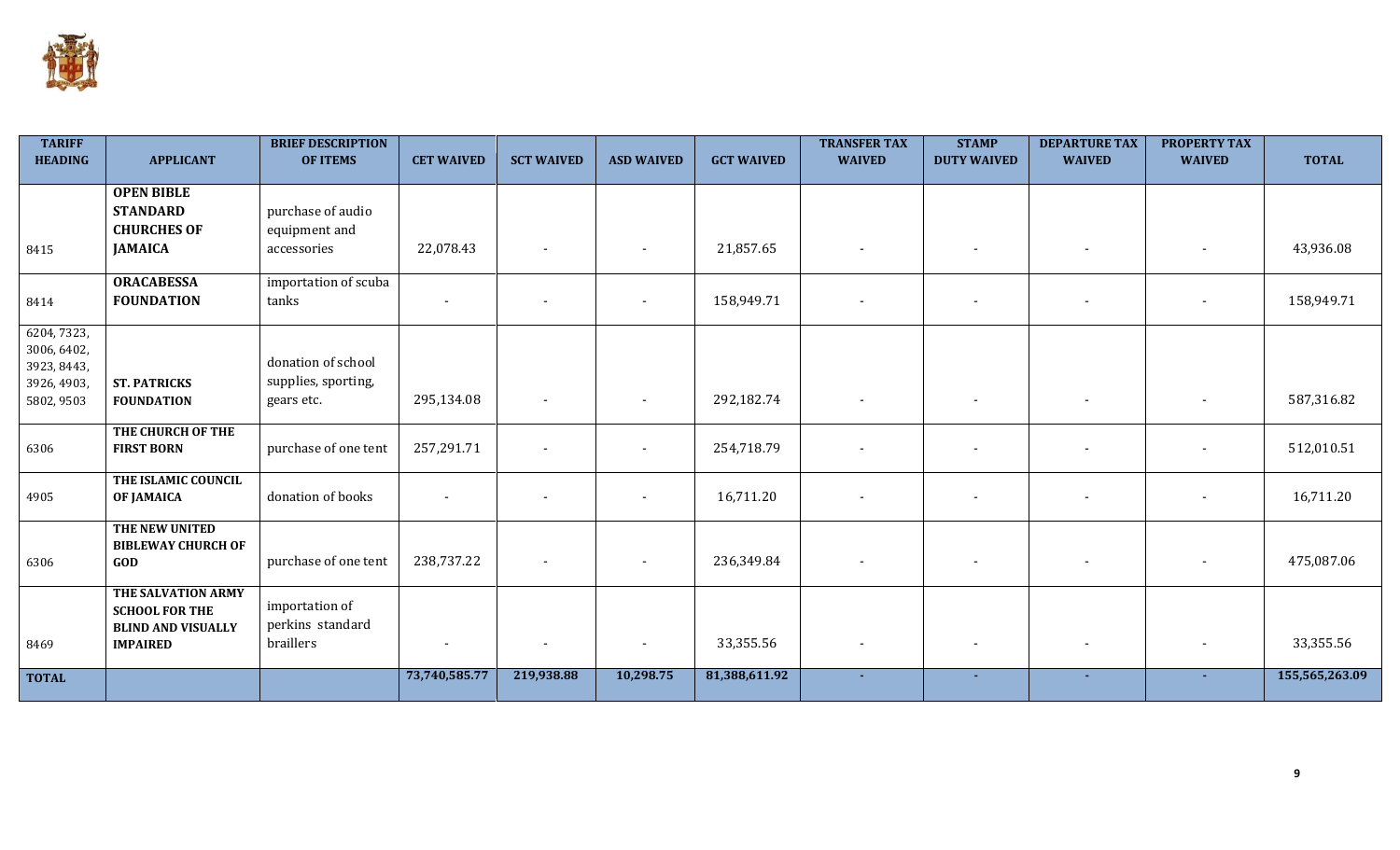

### Charitable Waivers Approved for the period **June 1 – June 30, 2013.**

Disclaimer: The Ministry of Finance & Planning wishes to advise that the Waivers described below indicate approved but not necessarily utilized waivers. Additionally, the amounts waived are estimates derived from the values provided the Applicants which in some instances do not necessarily include the cost of shipping, insurance etc. The Ministry assumes no responsibility for any errors made in describing these transactions.

| <b>TARIFF</b><br><b>HEADING</b> | <b>APPLICANT</b>                                                                                          | <b>BRIEF DESCRIPTION</b><br>OF ITEMS         | <b>CET WAIVED</b> | <b>SCT WAIVED</b>        | <b>ASD WAIVED</b> | <b>GCT WAIVED</b> | <b>TRANSFER TAX</b><br><b>WAIVED</b> | <b>STAMP</b><br><b>DUTY WAIVED</b> | <b>DEPARTURE TAX</b><br><b>WAIVED</b> | <b>PROPERTY TAX</b><br><b>WAIVED</b> | <b>TOTAL</b>  |
|---------------------------------|-----------------------------------------------------------------------------------------------------------|----------------------------------------------|-------------------|--------------------------|-------------------|-------------------|--------------------------------------|------------------------------------|---------------------------------------|--------------------------------------|---------------|
| n/a                             | <b>JAMAICA BAUXITE</b><br><b>INSTITUTE</b>                                                                | importation of<br>equipment                  |                   |                          | $\sim$            | 7,323,081.25      | $\overline{\phantom{a}}$             |                                    |                                       |                                      | 7,323,081.25  |
| 8704                            | <b>MINISTRY OF</b><br><b>HEALTH</b>                                                                       | donation of one<br>2013 Mitsubishi<br>Rosa   | 935,902.71        | 1,123,083.25             | $\sim$            | 957,428.47        | $\overline{\phantom{a}}$             | $\overline{\phantom{a}}$           |                                       | $\sim$                               | 3,016,414.42  |
| 8704                            | <b>JAMAICA</b><br><b>CONSTABULARY</b><br><b>FORCE</b>                                                     | donation of one<br>2013 Mazda BT50<br>pickup | 372,185.16        | 446,622.19               | $\sim$            | 380,745.42        |                                      |                                    |                                       |                                      | 1,199,552.77  |
| 9401                            | <b>MINISTRY OF YOUTH</b><br><b>AND CULTURE FOR</b><br><b>CHILD</b><br><b>DEVELOPMENT</b><br><b>AGENCY</b> | playground<br>equipment                      | 48,710.40         | $\overline{\phantom{0}}$ | $\sim$            | 48,223.30         |                                      | $\overline{\phantom{a}}$           | $\overline{\phantom{0}}$              |                                      | 96,933.70     |
| <b>TOTAL</b>                    |                                                                                                           |                                              | 1,356,798.26      | 1,569,705.44             | $\sim 10$         | 8,709,478.43      | ÷                                    | ж.                                 | $\sim$                                | $\sim$                               | 11,635,982.13 |